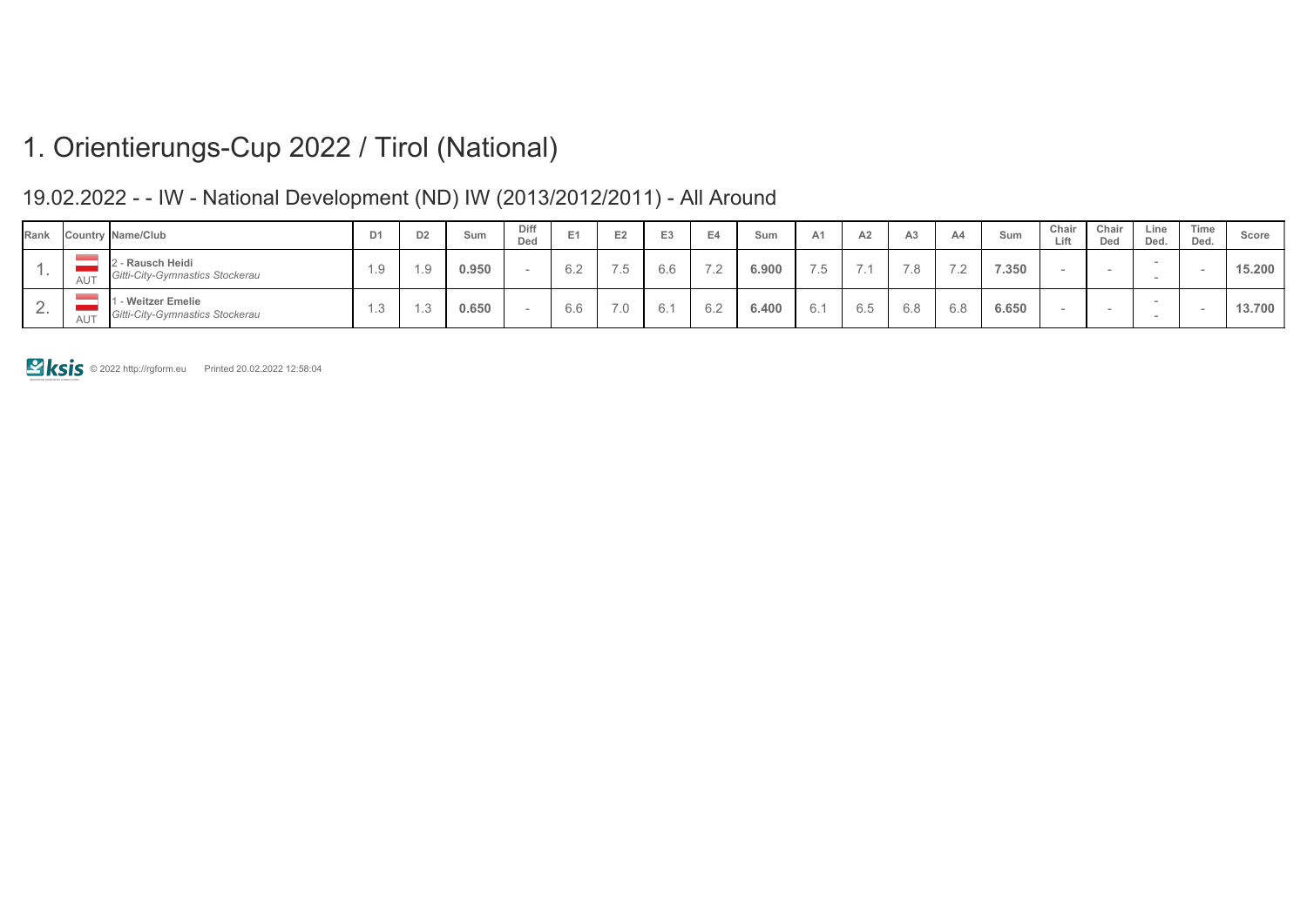### 19.02.2022 - - Trio - Junior Trio (2007/2006/2005) - All Around

| Rank |            | Country Name/Club                                                                        | D <sub>1</sub> | D <sub>2</sub> | Sum   | Diff<br>Ded |               |     |                   |     | Sum   | $\sim$                          | AA  | Sum   | Chair<br>ift<br>--- | Chair<br>Ded | Line<br>Ded. | Time<br>Ded. | Score  |
|------|------------|------------------------------------------------------------------------------------------|----------------|----------------|-------|-------------|---------------|-----|-------------------|-----|-------|---------------------------------|-----|-------|---------------------|--------------|--------------|--------------|--------|
|      | <b>AUT</b> | Trio Junior<br>Berger Anika, Inführ Leonie, Poigner Maria<br>Gymnastic Academy Stockerau |                |                | 0.650 |             | $\sim$<br>O.4 | o.u | $\sim$ $-$<br>0.O | ∪.∼ | 6.400 | $\overline{\phantom{0}}$<br>$-$ | 0.5 | 6.850 |                     |              |              |              | 13.900 |

**E ksis** © 2022 http://rgform.eu Printed 21.02.2022 11:49:01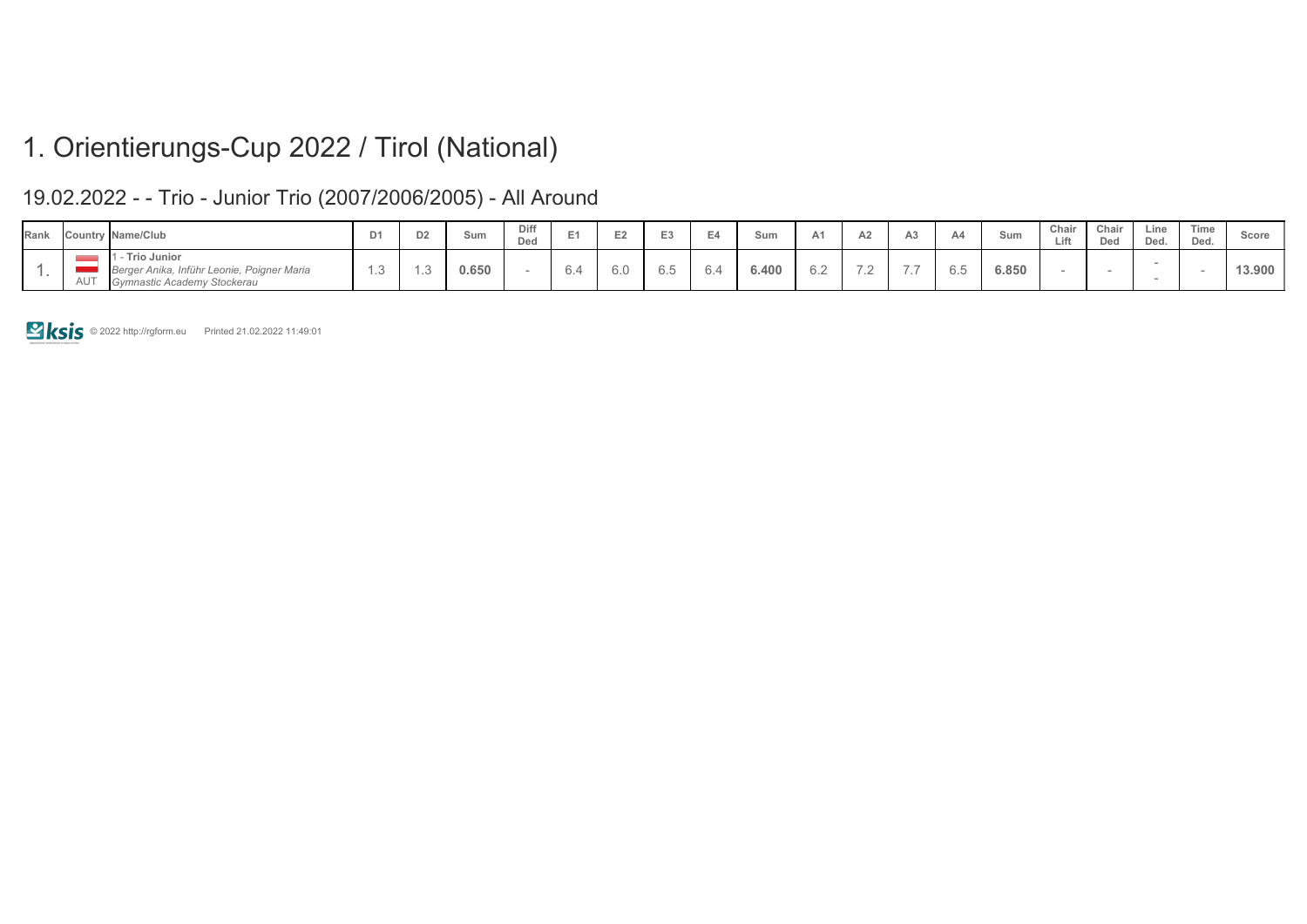#### 19.02.2022 - - Basis Group - Kids Aero Step (2014) - All Around

| Rank |            | Country Name/Club                                                                                                                  | $D^*$ | D <sub>2</sub> | Sum   | Diff<br>Ded | - | E <sub>2</sub> | Sum   | A <sub>1</sub>       | A2  |                          |     | Sum   | Chair<br>Lift | Chair<br>Ded | Line<br>Ded. | Time<br>Ded. | Score  |
|------|------------|------------------------------------------------------------------------------------------------------------------------------------|-------|----------------|-------|-------------|---|----------------|-------|----------------------|-----|--------------------------|-----|-------|---------------|--------------|--------------|--------------|--------|
|      | <b>AUT</b> | - Basis Group<br>Wolfbeißer Konstanze, Vonmetz Sahra, Schörg<br>Sophie, Seidl Marlene, Osrael Anika<br>Gymnastic Academy Stockerau | 0.9   | 0.9            | 0.450 |             |   | $\sim$ $-$     | 5.800 | $\sim$ $\sim$<br>6.5 | 6.3 | $\overline{\phantom{a}}$ | b.c | 6.550 |               |              |              |              | 12.800 |

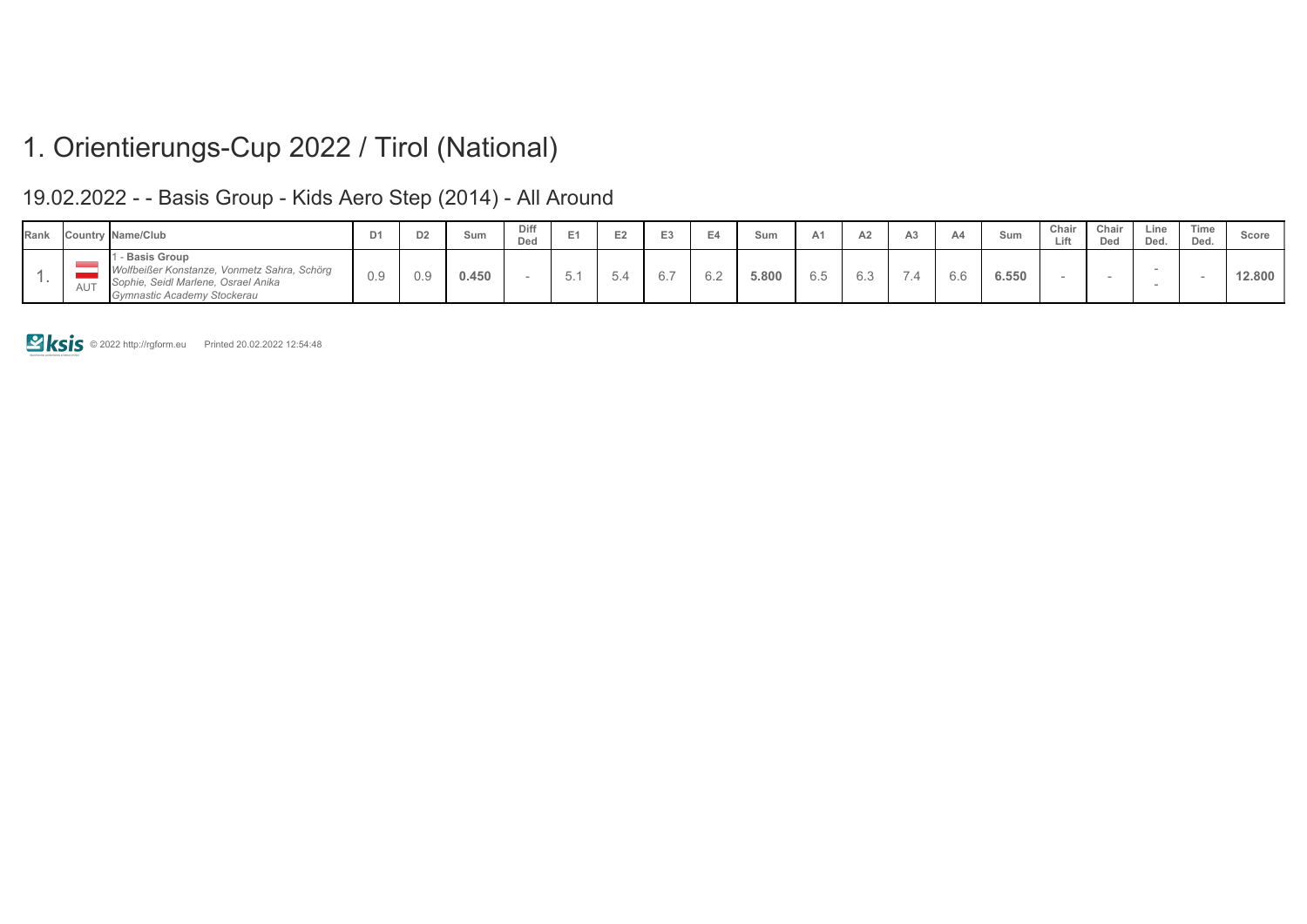### 19.02.2022 - - Basis - IW - Junior IW (2007/2006/2005) - All Around

| Rank |            | Country Name/Club                                  | D <sub>1</sub> | D2 | Sum   | Diff<br>Ded |     |                 |                               |     | sum   | $A \Omega$<br>∼                |     | Sum   | Chair<br>Lift | Chair<br>Ded | ∟ine<br>Ded. | Time<br>Ded. | Scor∈  |
|------|------------|----------------------------------------------------|----------------|----|-------|-------------|-----|-----------------|-------------------------------|-----|-------|--------------------------------|-----|-------|---------------|--------------|--------------|--------------|--------|
|      | $A \cup T$ | Wolfbeißer Josefine<br>Gymnastic Academy Stockerau | $\sim$<br>$-$  |    | 0.600 |             | 6.0 | $\cup$ . $\cup$ | $F \Omega$<br>$\cup$ . $\cup$ | ◡.- | 5.950 | $\sim$<br>$\cup$ . $\subseteq$ | . . | 6.750 |               |              |              |              | 13.300 |

**EXIS** © 2022 http://rgform.eu Printed 20.02.2022 12:54:12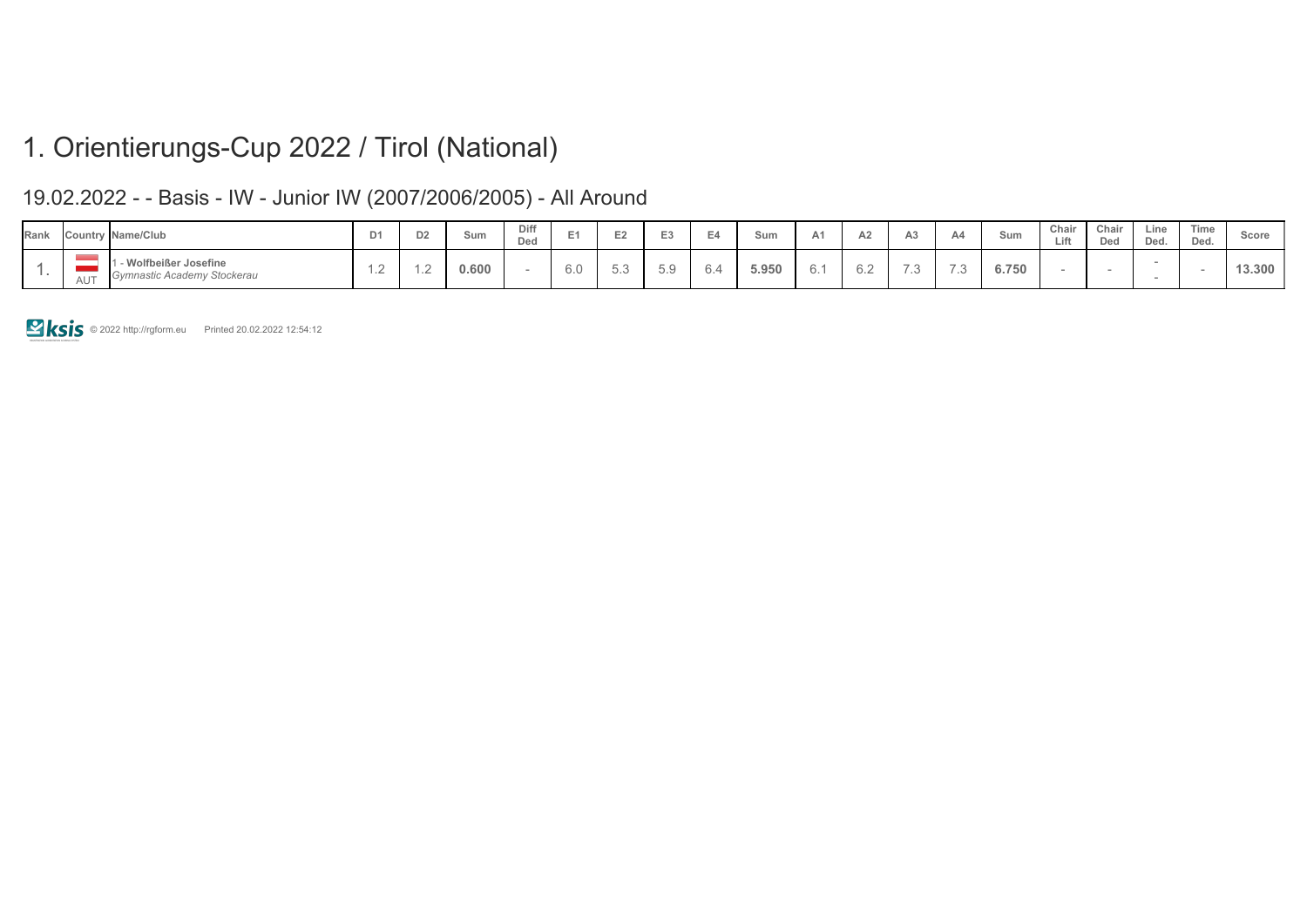### 19.02.2022 - - IW - Age Group IW (2010/2009/2008) - All Around

| Rank                           |            | Country Name/Club                                   | D <sub>1</sub> | D <sub>2</sub> | Sum   | Diff<br>Ded              | E <sub>1</sub>                                        | E <sub>2</sub> | E <sub>3</sub> | E4  | Sum   | A <sub>1</sub> | A2                  | A <sub>3</sub> | A <sub>4</sub>               | Sum   | Chair<br>Lift | Chair<br>Ded             | Line<br>Ded.                       | Time<br>Ded. | Score  |
|--------------------------------|------------|-----------------------------------------------------|----------------|----------------|-------|--------------------------|-------------------------------------------------------|----------------|----------------|-----|-------|----------------|---------------------|----------------|------------------------------|-------|---------------|--------------------------|------------------------------------|--------------|--------|
|                                | AUT        | - Rekic Annika<br><b>SAB Brixlegg</b>               | 2.3            | 2.3            | 1.150 | $\sim$                   | 7 <sub>2</sub><br>$\overline{\phantom{a}}$ . $\angle$ | $\rightarrow$  | 6.9            | 7.3 | 7.150 | 7.2            | $\rightarrow$<br>-4 | 8.1            | $\rightarrow$<br>$\angle$ .4 | 7.300 |               | $\overline{\phantom{0}}$ | -<br>$\overline{\phantom{a}}$      |              | 15.600 |
| $\sim$                         | <b>AUT</b> | 6 - Wieser Lia<br><b>SAB Brixlegg</b>               | 2.0            | 2.0            | 1.000 | <b>COLUM</b>             | 77<br>$\left  \cdot \right $                          | 6.9            | 6.7            | 7.2 | 7.050 | 7.4            | 7.2                 | 7.9            | 7.0                          | 7.300 | $\sim$        | $\overline{\phantom{0}}$ | $\sim$<br>$\overline{\phantom{a}}$ |              | 15.350 |
| 3.                             | AUT        | 5 - Hammer Suki<br>Gitti-City-Gymnasticcs Stockerau | 2.0            | 2.0            | 1.000 | <b>COLUM</b>             | $\overline{7}$<br>7.4                                 | 7.4            | 6.7            | 6.9 | 7.150 | 7.0            | 7.0                 | 7.4            | 6.8                          | 7.000 |               | $-0.50$                  | $\overline{\phantom{a}}$<br>-      |              | 14.650 |
| 4.                             | <b>AUT</b> | - Stockhammer Valentina<br>Sportunion ADM Linz      | 6.6            | 1.6            | 0.800 | $\sim$                   | 6.8                                                   | 6.6            | 6.9            | 6.3 | 6.700 | 6.4            | 6.7                 | 7.3            | 6.9                          | 6.800 |               | $\overline{\phantom{0}}$ | $\overline{\phantom{a}}$<br>-      |              | 14.300 |
| $\overline{\phantom{a}}$<br>5. | AUT        | - Hörandtner Amelie<br><b>Sportunion ADM Linz</b>   | 0.8            | 0.8            | 0.400 | $\overline{\phantom{a}}$ | 7.0                                                   | 6.2            | 7.1            | 6.4 | 6.700 | 6.7            | 6.8                 | 6.8            | 6.5                          | 6.750 |               | $\overline{\phantom{0}}$ | $\overline{\phantom{a}}$<br>$\sim$ |              | 13.850 |

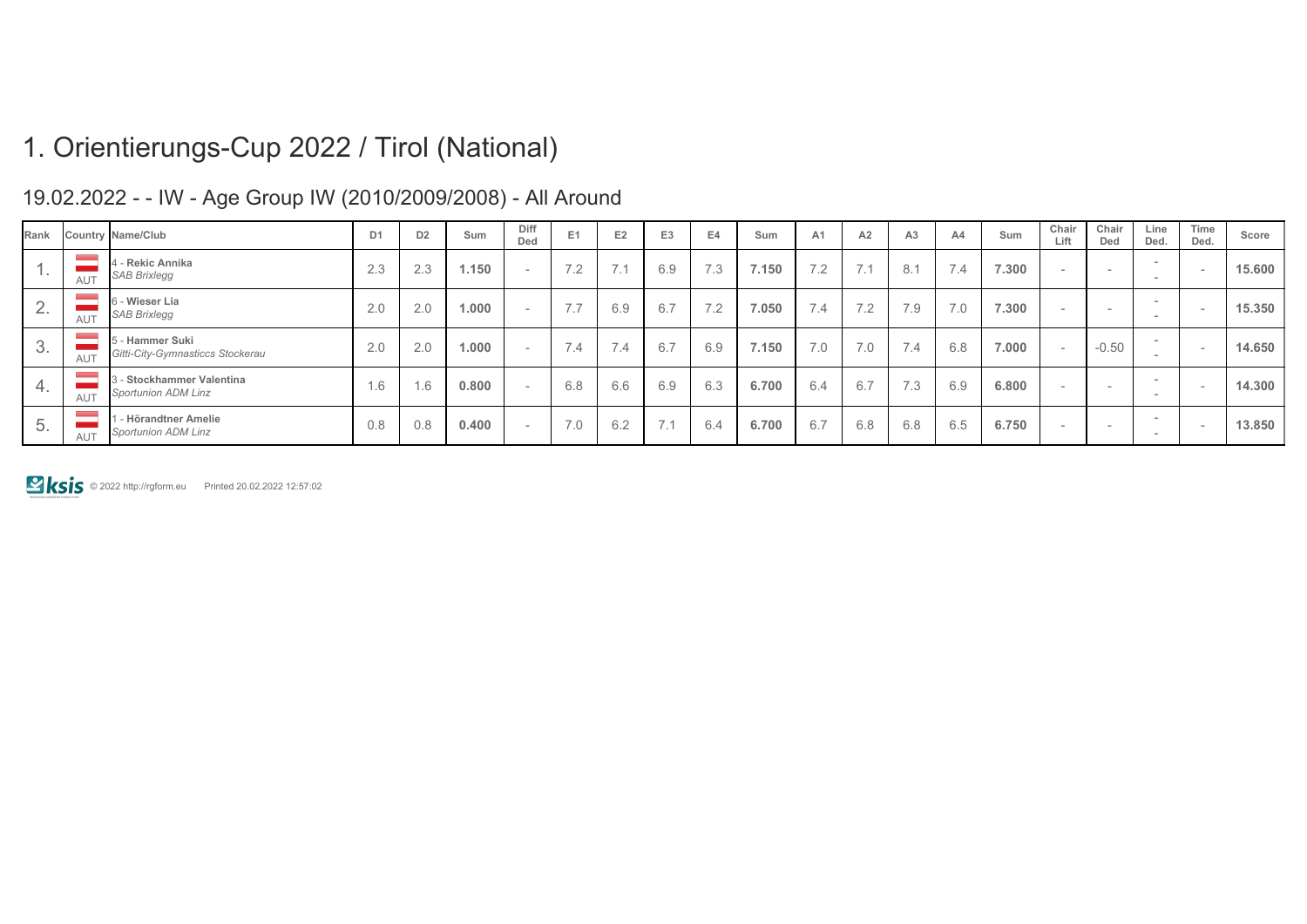### 19.02.2022 - - Step - Kids Aero Step (2014) - All Around

| Rank |            | Country Name/Club                                                                                                                                                                                           | D <sub>2</sub> | Sum | Diff<br>Ded |       | $-2$          | Sum               | A2 |     | Sum   | Chair<br>Lift | Chair<br>Dec | Line<br>Ded. | Time<br>Ded. | Score  |
|------|------------|-------------------------------------------------------------------------------------------------------------------------------------------------------------------------------------------------------------|----------------|-----|-------------|-------|---------------|-------------------|----|-----|-------|---------------|--------------|--------------|--------------|--------|
|      | <b>AUT</b> | - Gruppe 1 Aerobic Gymnastics Tirol<br>Seebacher Julia, Duftner Pia, Ledermaier Melina,<br>Kernlinger Coco, Lanzinger Valentina, Mühlsteiger-<br><b>Bertignol Emilia</b><br><b>Aerobic Gymnastics Tirol</b> |                |     |             | - 4., | $\sim$ $\sim$ | 4.90 <sup>°</sup> |    | 5.0 | 5.150 |               |              |              |              | 10.050 |

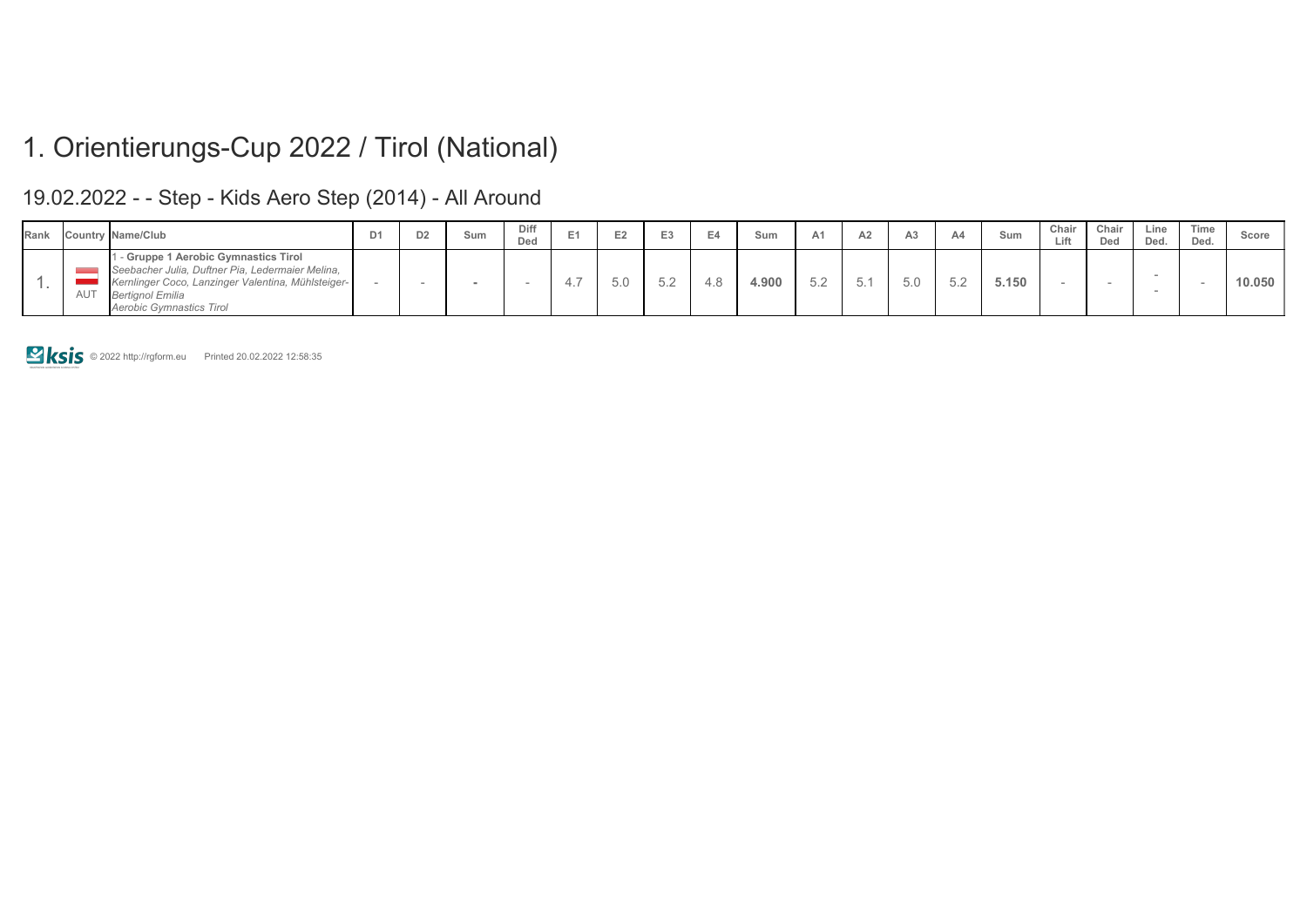#### 19.02.2022 - - Step - National Development (ND) Aero Step (2013/2012/2011) - All Around

| Rank |     | <b>Country Name/Club</b>                                                                                                                                                                                                | D <sub>1</sub> | D <sub>2</sub> | Sum | Diff<br>Ded |                |              |     | Sum   | A1 |  | Sum   | Chair<br>Lift | Chair<br>Ded | Line<br>Ded. | Time<br>Ded. | Score  |
|------|-----|-------------------------------------------------------------------------------------------------------------------------------------------------------------------------------------------------------------------------|----------------|----------------|-----|-------------|----------------|--------------|-----|-------|----|--|-------|---------------|--------------|--------------|--------------|--------|
|      | AUT | - Gruppe 2 Aerobic Gymnastics Tirol<br>Holzer Sara, Schiessling Emma, Naschberger Ida,<br>Steinbacher Luisa, Hirber Franziska, Steinbauer<br>Juana, Kofler Elena, Srienz Chiara, Margreiter<br>Aerobic Gymnastics Tirol |                |                |     |             | $\sim$ 1<br>いい | $- -$<br>5.5 | 5.0 | 5.050 |    |  | 5.350 |               |              |              |              | 10.400 |

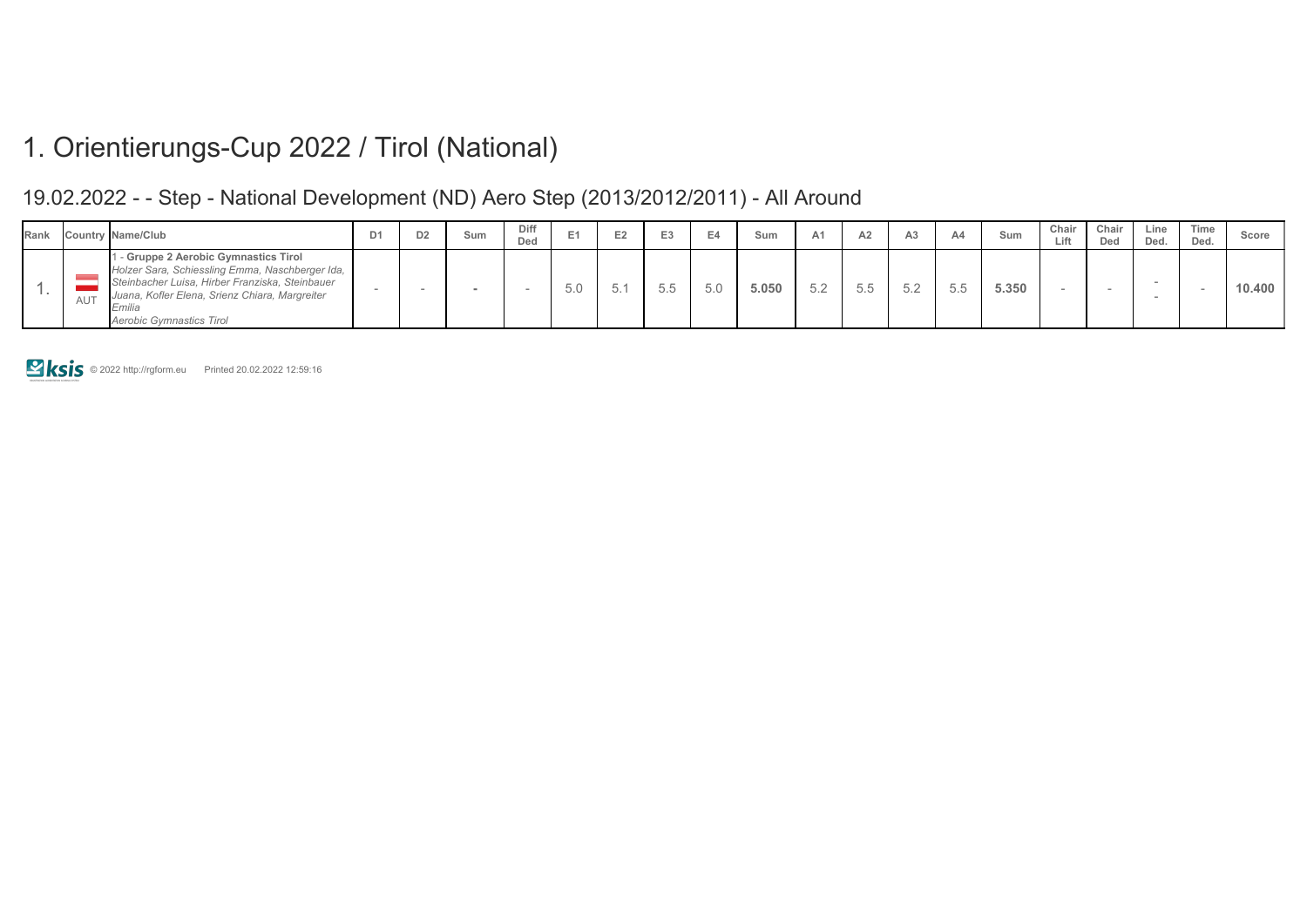| Rank     |            | Country Name/Club                                   | D <sub>1</sub>                    | D <sub>2</sub> | Sum   | Diff<br>Ded | E <sub>1</sub> | E <sub>2</sub> | E <sub>3</sub> | E4       | Sum   | A <sub>1</sub> | A2                                                | A <sub>3</sub> | A4  | Sum   | Chair<br>Lift            | Chair<br>Ded             | Line<br>Ded.                              | Time<br>Ded. | Score  |
|----------|------------|-----------------------------------------------------|-----------------------------------|----------------|-------|-------------|----------------|----------------|----------------|----------|-------|----------------|---------------------------------------------------|----------------|-----|-------|--------------------------|--------------------------|-------------------------------------------|--------------|--------|
|          | AUT        | 4 - Höger Anna<br>Ivibe Aerobic Wörgl               | 3.0                               | 3.0            | 1.500 |             | 7.2            | 6.5            | 6.9            | $\cdots$ | 7.050 | 7.3            | 7.8                                               | 7.4            | 7.7 | 7.550 | $\sim$                   | $\overline{\phantom{a}}$ | $\sim$<br>-                               |              | 16.100 |
| <u>_</u> | <b>AUT</b> | 1 - Wolf Lena<br>Gitti-City-Gymnastics Stockerau    | 2.5                               | 2.5            | 1.250 |             | 7.3            | 7.3            | 6.8            | 6.7      | 7.050 | 7.2            | $\overline{\phantom{a}}$ $\overline{\phantom{a}}$ | 7.9            | 6.9 | 7.150 | $\overline{\phantom{0}}$ | $\overline{\phantom{a}}$ | $\hspace{0.1mm}-\hspace{0.1mm}$<br>$\sim$ |              | 15.450 |
|          | AUT        | 3 - Poigner Maria<br>Gymnastic Academy Stockerau    | $\Omega$<br>2.3                   | 2.3            | 1.150 |             | 6.8            | 6.4            | 6.9            | 6.6      | 6.700 | 7.0            | 7.0                                               | 7.4            | 7.4 | 7.200 | -                        |                          | $-0.1$<br>-                               |              | 14.950 |
| 4.       | <b>AUT</b> | 2 - Eberharter Sina<br><b>SAB Brixlegg</b>          | 2.4                               | 2.4            | 1.200 |             | 6.7            | 6.1            | 6.6            | 6.4      | 6.500 | 6.2            | 6.9                                               | 7.2            | 7.2 | 7.050 |                          | $\overline{\phantom{a}}$ | $\sim$<br>$\sim$                          |              | 14.750 |
| 5.       | <b>AUT</b> | 5 - Kastl Anne-Sophie<br><b>Sportunion ADM Linz</b> | $\bigcap$ $\bigcap$<br>$\angle$ . | 2.1            | 1.050 |             | 6.6            | 6.0            | 6.9            | 6.7      | 6.650 | 6.9            | 6.5                                               | 7.2            | 7.0 | 6.950 | $\sim$                   | $\overline{\phantom{a}}$ | $\hspace{0.1mm}-\hspace{0.1mm}$<br>$\sim$ |              | 14.650 |

### 19.02.2022 - - IW - Junior IW (2007/2006/2005) - All Around

© 2022 http://rgform.eu Printed 20.02.2022 12:57:33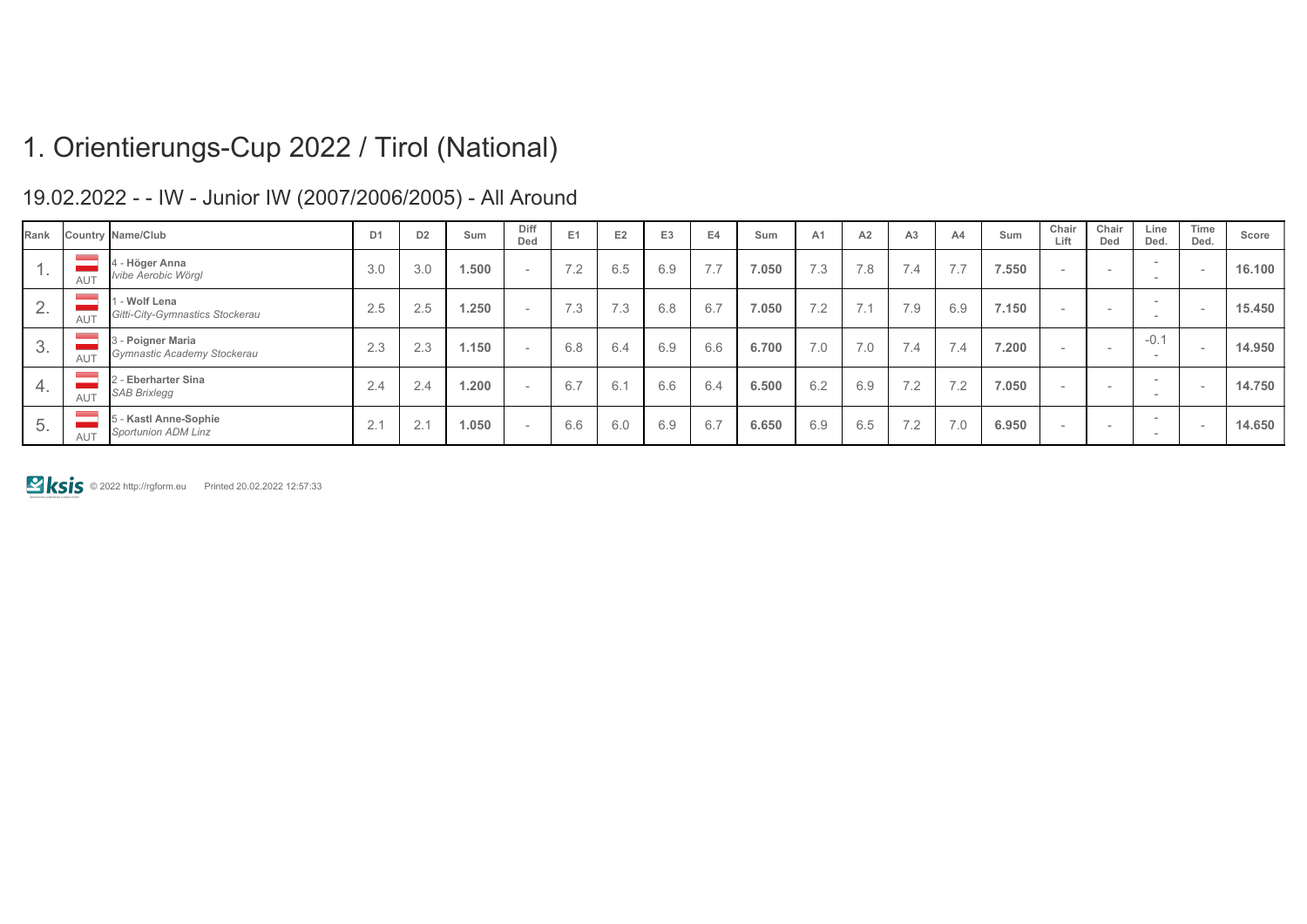### 19.02.2022 - - Dance - Open Age Aero Dance (7-99 Jahre) - All Around

| Rank |     | Country Name/Club                                                                                                                                                     | D1 | D <sub>2</sub> | Sum | Diff<br>Dea | $\sim$                        | ⊢                             | E <sub>3</sub> | Sum   | A <sup>1</sup> |    |                          | A4                       | Sum   | Chair<br>Lift | Chair<br>Dec | Line<br>Ded. | Time<br>Ded. | Score  |
|------|-----|-----------------------------------------------------------------------------------------------------------------------------------------------------------------------|----|----------------|-----|-------------|-------------------------------|-------------------------------|----------------|-------|----------------|----|--------------------------|--------------------------|-------|---------------|--------------|--------------|--------------|--------|
|      | AUT | <b>1 - Dance Open Age</b><br>Berger Anika, Grün Katharina, Inführ Leonie,<br>Poigner Maria, Riesenkampff Hanna, Wolfbeißer<br>Josefine<br>Gymnastic Academy Stockerau |    |                |     |             | $\overline{\phantom{0}}$<br>. | $\overline{z}$ $\overline{z}$ | $- -$          | 7.450 | 6.5            | 62 | $\overline{\phantom{0}}$ | $\overline{\phantom{0}}$ | 6.900 |               |              |              |              | 14.350 |

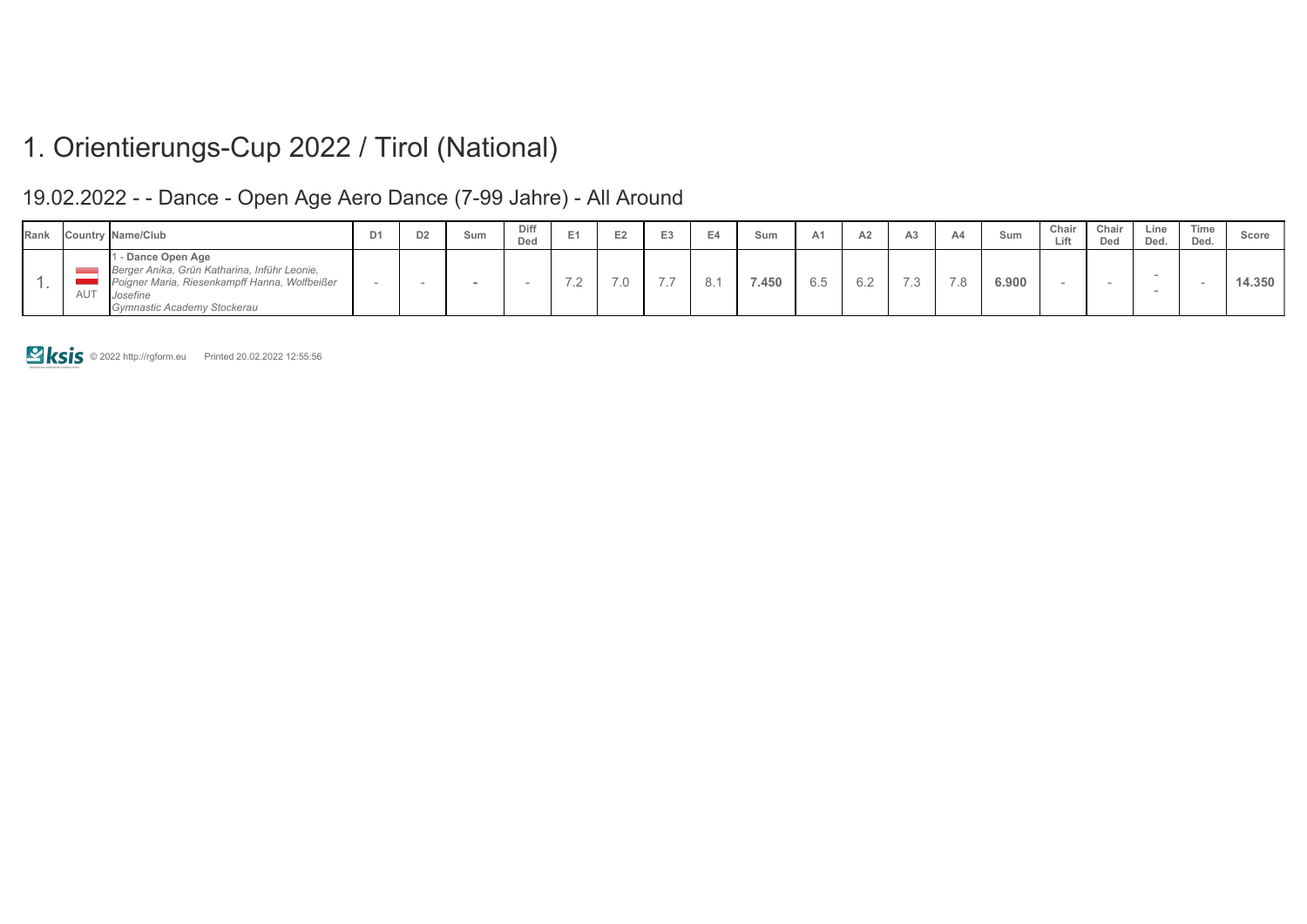### 19.02.2022 - - IM - National Development (ND) IM (2013/2012/2011) - All Around

| Rank |            | Country Name/Club                                      | D1      | D2              | Sum   | Diff<br>Ded |     |     | $-$                  |     | Sum   |                          | $\sim$ | Aś              | Sum   | Chair<br>Lift | Chair<br>Ded | Line<br>Ded. | Time<br>Ded. | Score |
|------|------------|--------------------------------------------------------|---------|-----------------|-------|-------------|-----|-----|----------------------|-----|-------|--------------------------|--------|-----------------|-------|---------------|--------------|--------------|--------------|-------|
|      | $A \cup T$ | <b>Poigner Valentin</b><br>Gymnastic Academy Stockerau | $\cdot$ | $\cdot$ $\circ$ | 0.750 |             | 6.8 | 0.O | $\sim$ $\sim$<br>0.0 | 7.0 | 6.700 | $\overline{\phantom{0}}$ | O.O    | $\cdot$ $\circ$ | 7.000 |               |              |              |              | 4.450 |

© 2022 http://rgform.eu Printed 20.02.2022 12:56:43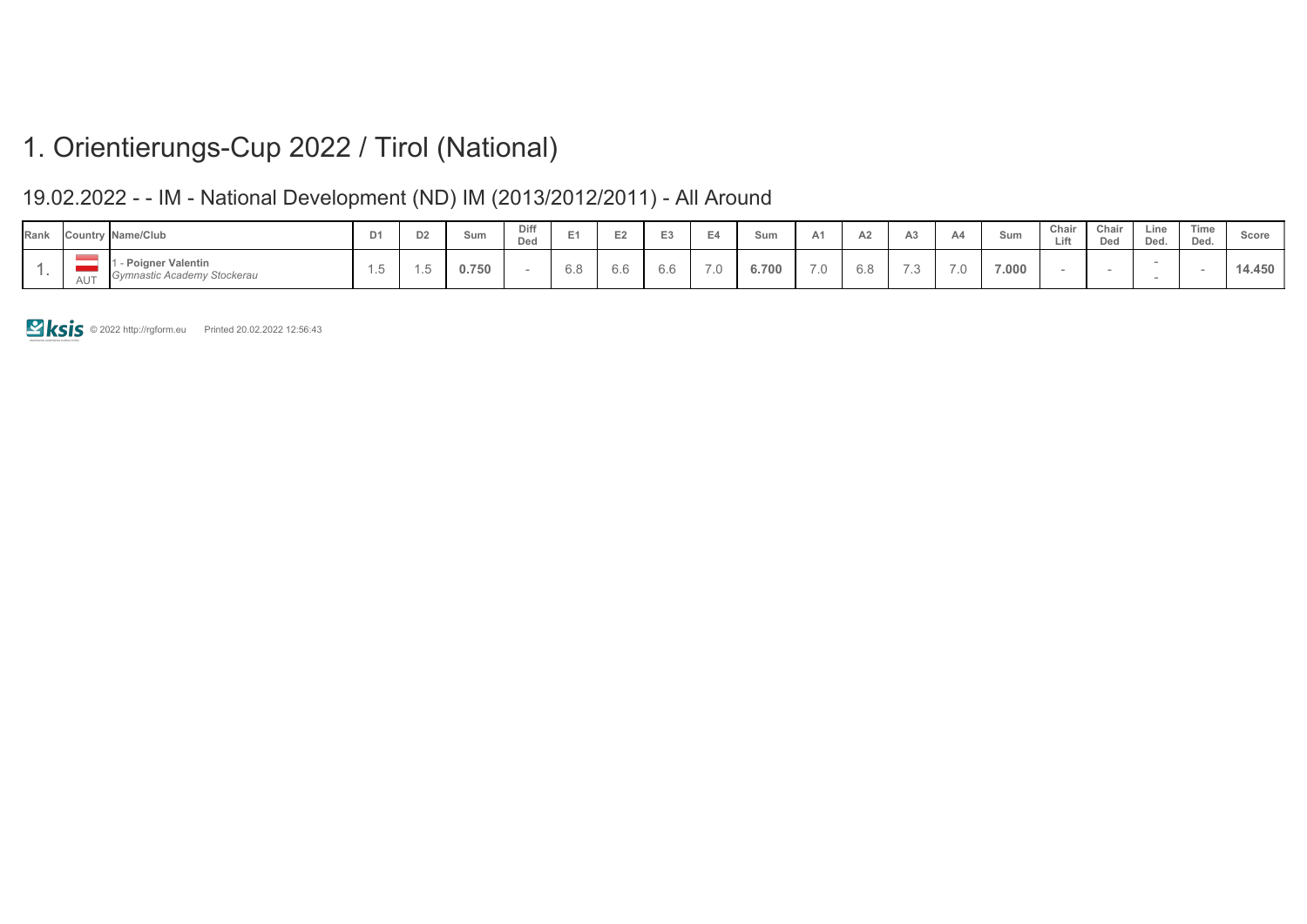| Rank     |     | Country Name/Club                                                                       | D <sub>1</sub> | D <sub>2</sub> | Sum   | Diff<br>Ded | E   |     | E <sub>3</sub> |     | Sum   | A <sub>1</sub>           | A2                       | A <sub>3</sub>              | A4            | Sum   | Chair<br>Lift | Chair<br>Ded | Line<br>Ded. | Time<br>Ded. | Score  |
|----------|-----|-----------------------------------------------------------------------------------------|----------------|----------------|-------|-------------|-----|-----|----------------|-----|-------|--------------------------|--------------------------|-----------------------------|---------------|-------|---------------|--------------|--------------|--------------|--------|
| . .      | AUT | - Trio SAB Brixlegg<br>Schäl Marie, Wieser Lia, Rekic Annika<br><b>SAB Brixlegg</b>     | $\Delta$       |                | .200  |             | 6.8 | 6.3 | 6.9            | 7.0 | 6.850 | $\overline{\phantom{a}}$ | $\overline{\phantom{0}}$ | 72                          | $\rightarrow$ | 7.250 |               |              |              |              | 15,300 |
| <u>_</u> | AUT | 1 - Trio<br>Zimmel Lina, Widy Franziska, Hammer Suki<br>Gitti-City-Gymnastics Stockerau | .8             |                | 0.900 |             | 6.6 | 6.5 | 6.6            | 6.3 | 6.550 | $\overline{\phantom{a}}$ | 7.0                      | $\rightarrow$ $\rightarrow$ | 70            | 7.050 |               |              |              |              | 14.500 |

### 19.02.2022 - - Trio - Age Group Trio (2010/2009/2008) - All Around

**E ksis** © 2022 http://rgform.eu Printed 20.02.2022 12:59:31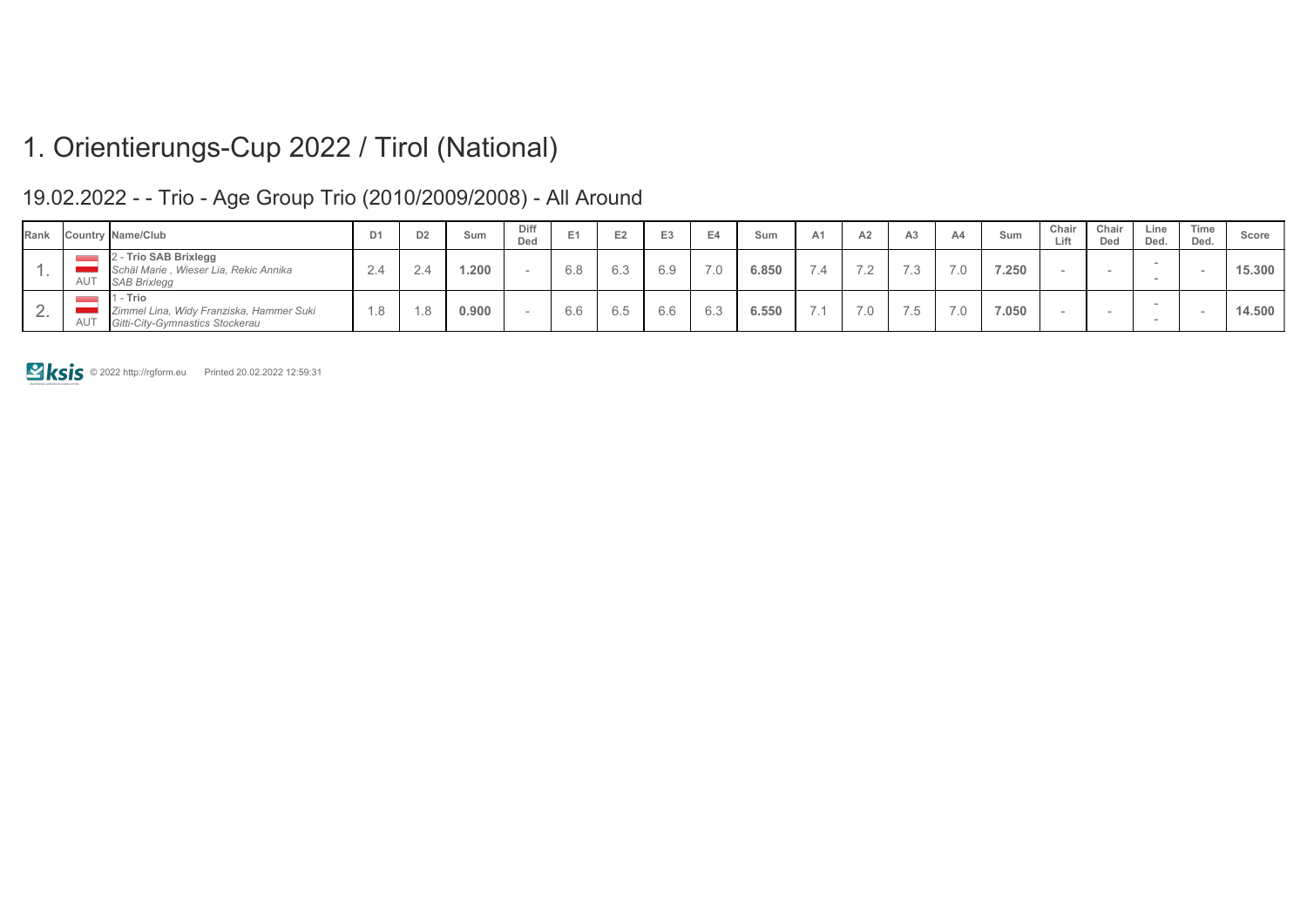### 19.02.2022 - - Basis - IW - National Development (ND) IW (2013/2012/2011) - All Around

| Rank |                 | <b>Country Name/Club</b>           | D <sub>1</sub> | D2  | Sum   | Diff<br>Ded |                   |                    | $\sim$                     |        | Sum   |     | $\sim$<br>ΑZ       |     | Sum   | Chair<br>Lift | Chair<br>Ded | Line<br>Ded. | Time<br>Ded. | Score  |
|------|-----------------|------------------------------------|----------------|-----|-------|-------------|-------------------|--------------------|----------------------------|--------|-------|-----|--------------------|-----|-------|---------------|--------------|--------------|--------------|--------|
|      | AU <sup>-</sup> | - Szőke Eszter<br>Turnverein Murau | 0.9            | 0.9 | 0.450 | 1.00        | 4 Q<br><u>. .</u> | $\cup$ . $\subset$ | $- -$<br>$\sqrt{2}$<br>، ب | . J. . | 5.150 | U.U | $\cup$ . $\subset$ | 0.O | 5.700 |               |              |              |              | 10.300 |

**EXIS © 2022 http://rgform.eu Printed 21.02.2022 11:43:56**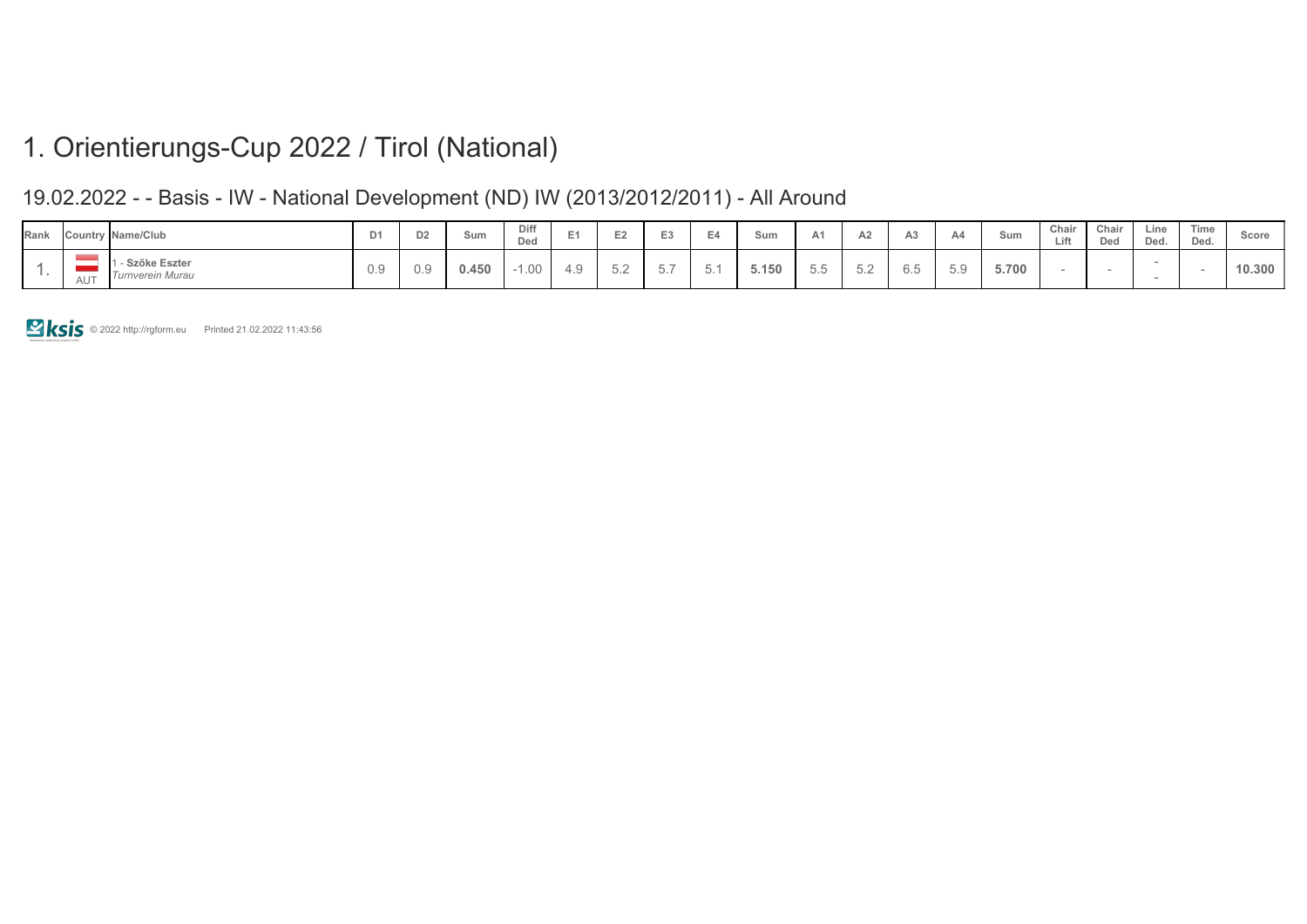### 19.02.2022 - - Basis - IW - Age Group IW (2010/2009/2008) - All Around

| Rank |                 | Country Name/Club                 | D <sub>1</sub> | D <sub>2</sub> | Sum   | Diff<br>Ded |                                       | __  |     |     | Sum   |                | $\sim$<br>AZ      | A4  | Sum   | Chair<br>Lift | Chair<br>Ded | Line<br>Ded. | Time<br>Ded. | Score |
|------|-----------------|-----------------------------------|----------------|----------------|-------|-------------|---------------------------------------|-----|-----|-----|-------|----------------|-------------------|-----|-------|---------------|--------------|--------------|--------------|-------|
|      | AU <sub>1</sub> | - Vida Rebeka<br>Turnverein Murau | U.4            | U.             | 0.200 |             | $\overline{\phantom{a}}$<br>n<br>◡. । | U.U | 5.8 | v.v | 5.200 | $ \sim$<br>J.O | $\sqrt{2}$<br>◡.◡ | ∪.∪ | 6.050 |               |              | -v. .        |              | 1.350 |

© 2022 http://rgform.eu Printed 20.02.2022 12:53:43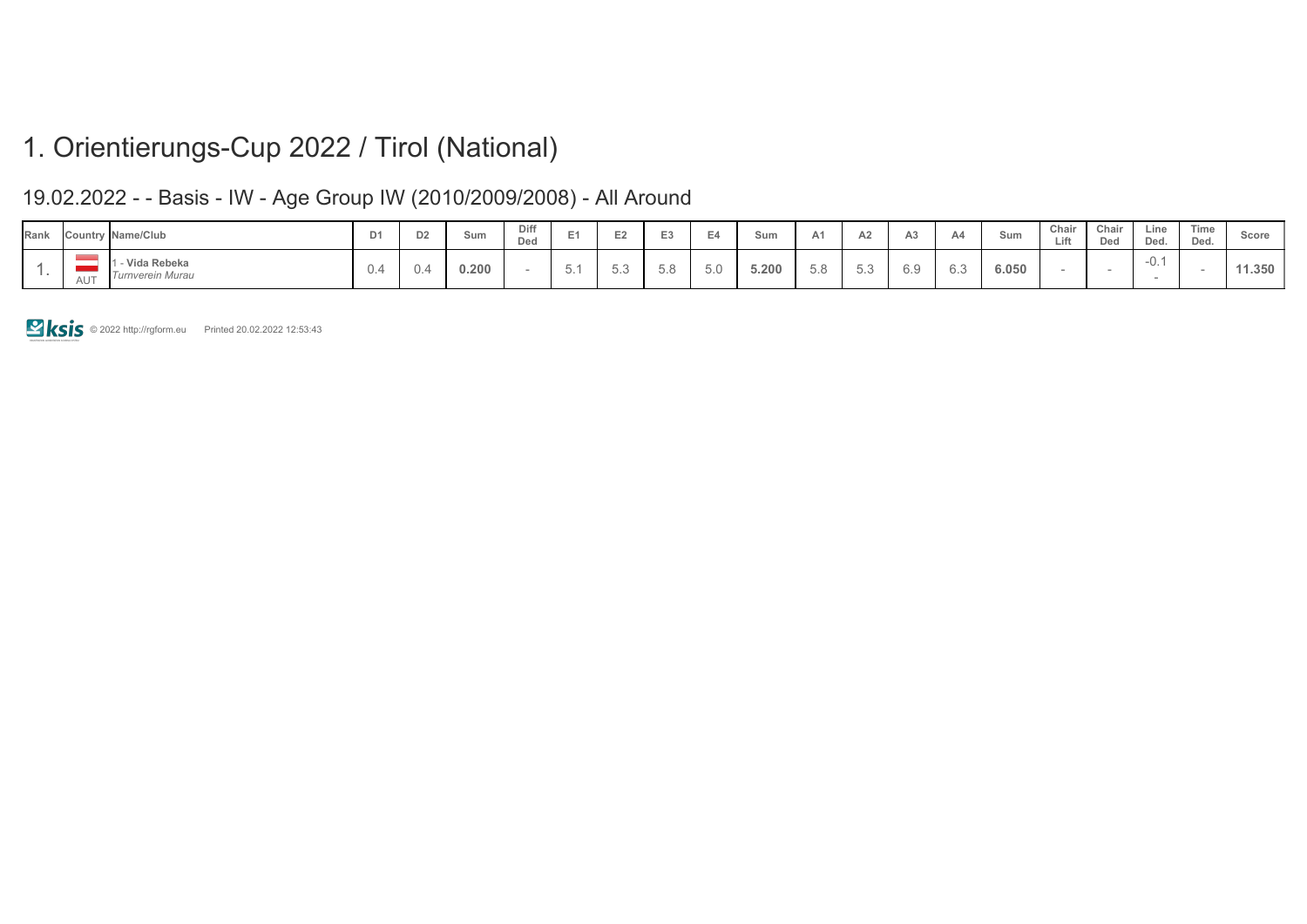| Rank   |            | <b>Country Name/Club</b>                          | D <sub>1</sub> | D <sub>2</sub> | Sum   | Diff<br>Ded  | E <sub>1</sub>               | E <sub>2</sub> | E <sub>3</sub>                         | E4  | Sum   | A <sub>1</sub> | A2  | A <sub>3</sub>                         | A4  | Sum   | Chair<br>Lift            | Chair<br>Ded             | Line<br>Ded.                                                | Time<br>Ded. | Score  |
|--------|------------|---------------------------------------------------|----------------|----------------|-------|--------------|------------------------------|----------------|----------------------------------------|-----|-------|----------------|-----|----------------------------------------|-----|-------|--------------------------|--------------------------|-------------------------------------------------------------|--------------|--------|
|        | AUT        | 4 - Baumgartner Laura<br><b>SAB Brixlegg</b>      | 5.3            | 5.3            | 2.650 | <b>COLUM</b> | 7.6                          | 7.6            | 7.5                                    | 8.0 | 7.600 | 7.5            | 7.5 | 8.0                                    | 8.0 | 7.750 | $\sim$                   | $\overline{\phantom{a}}$ | $\sim$<br>-                                                 |              | 18.000 |
| $\sim$ | <b>AUT</b> | 2 - Moser Paula<br>Ivibe Aerobic Wörgl            | 5.3            | 5.3            | 2.650 |              | 8.1                          | 6.9            | 7.0                                    | 7.5 | 7.250 | 7.4            | 7.5 | $\overline{\phantom{0}}$<br>$\sqrt{1}$ | 7.7 | 7.600 |                          | $\overline{\phantom{a}}$ | $\hspace{0.1mm}-\hspace{0.1mm}$<br>$\overline{\phantom{0}}$ |              | 17.500 |
| O.     | <b>AUT</b> | 5 - Robl Lea<br><b>Sportunion ADM Linz</b>        | 5.5            | 5.5            | 2.750 |              | 7.7                          | 7.4            | $\overline{\phantom{a}}$<br>$\sqrt{1}$ | 7.0 | 7.250 | 7.6            | 7.8 | 7.3                                    | 7.1 | 7.450 | $\sim$                   | $\overline{\phantom{a}}$ | $\hspace{0.1mm}-\hspace{0.1mm}$<br>$\sim$                   |              | 17.450 |
| 4.     | <b>AUT</b> | 3 - Brandl Viktoria<br>Sportunion ADM Linz        | 3.4            | 3.4            | 1.700 |              | 7 <sub>2</sub><br>$\sqrt{2}$ | 7.3            | 7.4                                    | 7.0 | 7.250 | 7.5            | 7.4 | 7.8                                    | 7.5 | 7.500 |                          | $\overline{\phantom{a}}$ | $\sim$<br>$\overline{\phantom{a}}$                          |              | 16.450 |
| b.     | <b>AUT</b> | 1 - Grün Katharina<br>Gymnastic Academy Stockerau | 2.7            | 2.7            | 1.350 |              | 7.4                          | 6.0            | 7.0                                    | 7.0 | 7.000 | 7.2            | 7.2 | 7.5                                    | 7.1 | 7.200 | $\overline{\phantom{0}}$ | $\overline{\phantom{a}}$ | $\overline{\phantom{a}}$<br>-                               |              | 15.550 |

19.02.2022 - - IW - Elite IW (2004 und älter) - All Around